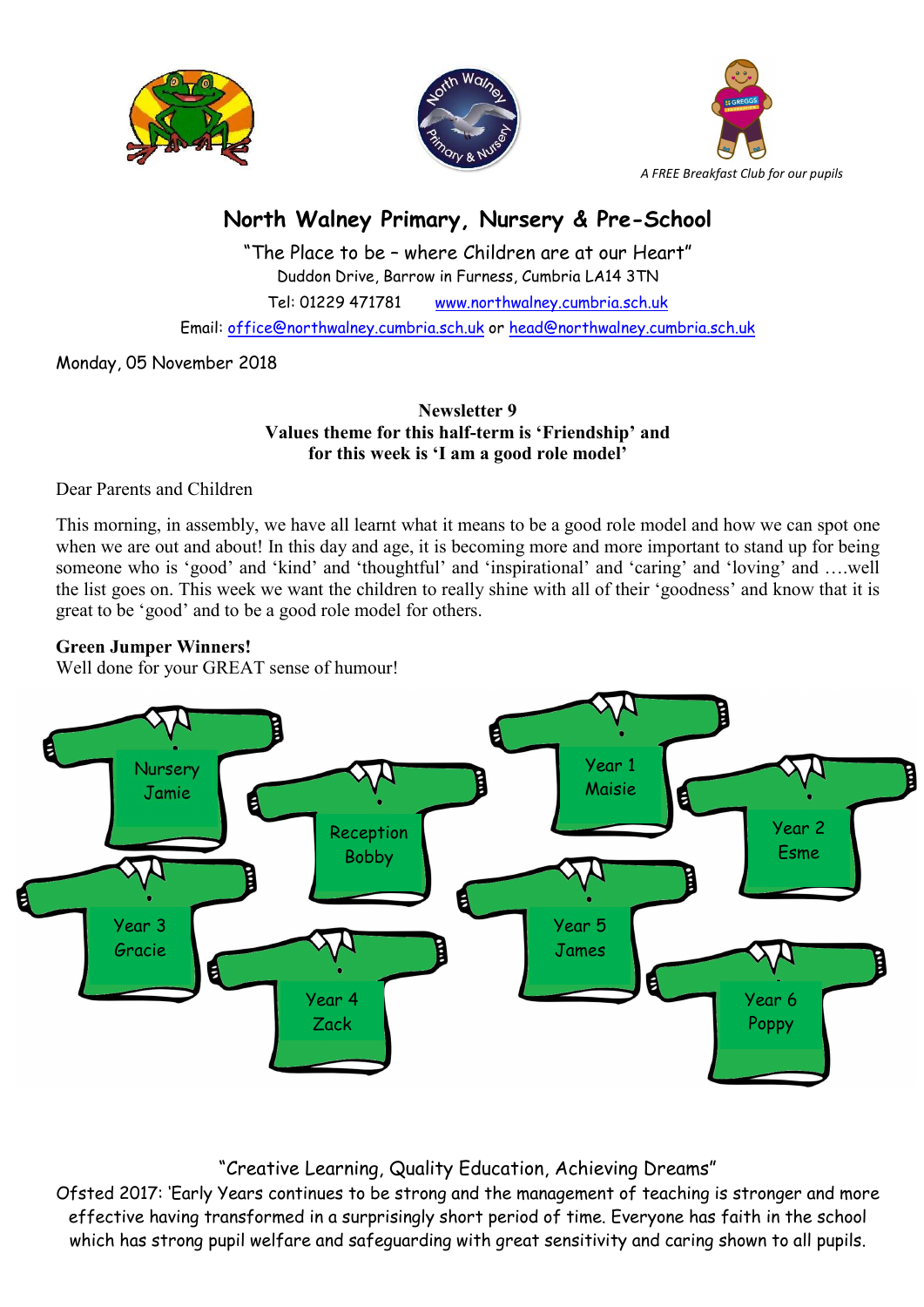## **Housepoints**

Our new Housepoint system is working tremendously well and so far the scores are:

> Air –  $723$ Water  $-718$ Fire  $-717$  $Earth - 730$

So it is all still to play for – and it is super that the children are all eager to get as many housepoints for their great work and their super attitude! Well done everyone!

Poppies in school We now have poppies in school which can be swapped for a donation of money towards the Royal British Legion. There are other items for sale in the school office such as rulers, poppy brooches, rubbers, pencils and pencil sharpeners – all with a minimum donation figure, so pop into the office and find out more.

### Flu immunisation

Thank you for returning your signed forms, if you have not sent yours back yet then please make sure it is in as soon as possible. The immunisations are taking place on Tuesday 13th November in school so please mark that date on your calendar. Thank you.

#### And this week's winner is….

Let's catch up on the loot numbers. The first weekend of the holiday was number 49 which was Mrs Malone; the second weekend was 56 for which there was no winner and this weekend the number was…53 and the winner is Rhiannon Smith – congratulations! If you still want to have a go and pick a number, please call in and see Mrs Malone!

#### Please keep up to date with everything that is happening in school!

We now have a number of trips and events happening over the next few weeks so please do keep an eye on newsletters, on our diary dates and on our twitter feed as we don't want you to miss out on anything!

#### Payments

Sorry to be annoying, but please could you put payments for different things in separate envelopes so that the money doesn't get mixed up! As you can imagine, we have a lot of money coming into the school office so a named envelope, with the right amount of money and what the money is for written on the outside would be most helpful! Sadly we don't always have change, so exact money would be really helpful!

#### Boxes of Hope

Any items or complete boxes need to be brought in by Tuesday 13<sup>th</sup> November please as everything is being picked up on that day. Thank you for all of the donations so far!

















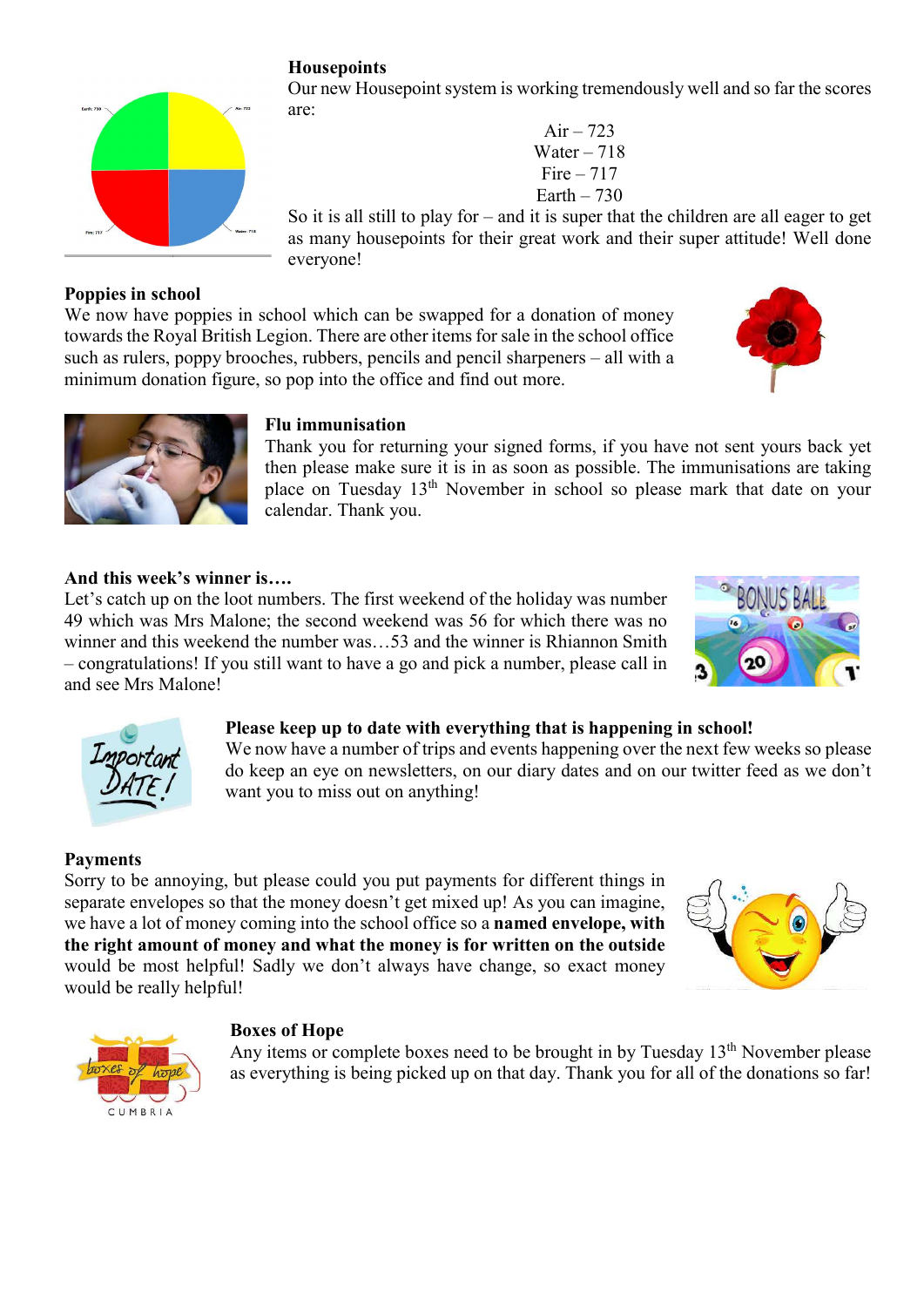#### Parents' Evening – no need to book a slot!

Tomorrow, Tuesday 6<sup>th</sup> November, is Parents' Evening between 3:15 and 5pm. There is no need to book a slot, just turn up and head down to your child's classroom and you will get to see their work and have chance to speak to the teachers. I look forward to seeing as many of you there as possible.

#### School Photographs

The photograph orders have now been collected, but you can still order yours if you have forgotten to send it in. Sadly it will now mean you have to post your order, complete with the correct payment plus a £4.50 postage fee, directly to Rose and Son – details are in your order pack.

#### Children in Need

Full details of the School Council's plans for Children in Need day will be coming out later this week but we will be taking our junior children to meet and walk along with the BBC Northwest Plod for Pudsey on Monday 12<sup>th</sup> November. Miss Head and Miss Usher are organising things – so your child may appear on TV!

And finally…

It has been wonderful to see a rise in numbers at our Breakfast Club over the week and also to see more children trying out Natterjacks! Remember, you don't have to book in advance – we just need to know your child is coming on the day so that they can join in with all of the fabulous activities! Just find Natterjacks on Facebook, or email natterjacks@northwalney.cumbria.sch.uk or speak to Mrs Malone in the office.

Yours sincerely,

Paul Slater Headteacher



Natterjacks Breakfast Club – Open from 7:45am Natterjacks After School Club – Open between 3:15 and 5:00pm

#### Diary dates for this week:

| Monday 5 November    | $3.15$ pm $-4.00$ pm Maths Club Year 5&6.                                                                                         |
|----------------------|-----------------------------------------------------------------------------------------------------------------------------------|
| Tuesday 6 November   | $3.15$ pm $-4.15$ pm Multi Sports Club (Yr<br>$1-4)$<br>$3:15$ – 5pm Parents' Evening – no<br>appointments needed – just turn up! |
| Wednesday 7 November | Yr 1&2 Waterpark. 3.30pm - 4.30pm<br>Video Games Club Yr 5&6)                                                                     |
| Thursday 8 November  | Swimming Yr 5&6 £2.00. 3.45pm<br>Football at Pulse.                                                                               |
|                      |                                                                                                                                   |